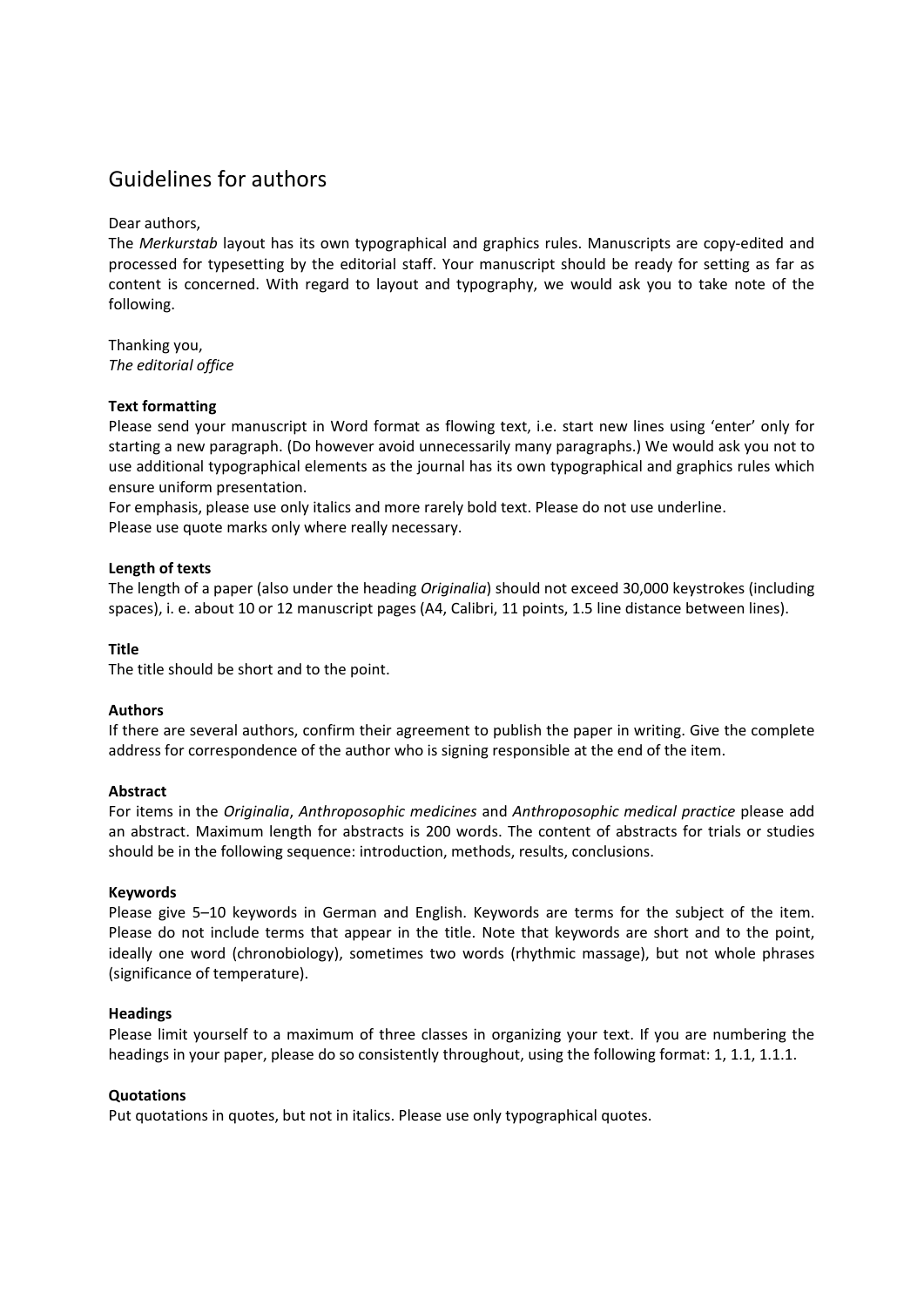Put three dots … for omissions.

# **References**

Indicate references in the text in parentheses (), with no further qualifiers (e.g. "see", "compare", etc.). Page numbers are given in the text, also in parentheses (see the example below). If reference is made to two consecutive pages, please put "f." immediately following the page number. For references to more than two consecutive pages, please put the actual page numbers (and not "ff.").

Example: (1)

(2, p. 15) (3, p. 17f.)  $(4, pp. 180-187)$ 

References in the text are numbered consecutively as they come in the text. If the same source is referred to again, this is not given a new number, and the original number is used instead. Every reference is thus listed only once under References.

In the References section, the references are numbered as in the text (figure, no full stop or parentheses). Please list always all authors. Please format references as follows:

## a) Monograph

- 1 Steiner R. Earthly Knowledge and Heavenly Wisdom. RSE 782. Tr. S. Seiler. Lecture of 11 Feb. 1923. New York: Anthroposophic Press; 1991.
- 2 Hamre HJ. Amalgam Probleme und Lösungen in der naturheilkundlichen Praxis. Stuttgart: Hippokrates Verlag; 1997.
- 3 Marieb EN. Human Anatomy and Physiology. California, USA: Pearson Education Inc.; 2004.

## b) Edited volume

- 4 Husemann A (ed). Studien zur anthroposophischen Medizin. Stuttgart: Verlag Freies Geistesleben; 1998.
- 5 Ausfeld B, Heusser P (ed). Erkenntnisgrenzen in Medizin und Wissenschaft sind sie überwindbar? Bern: Peter Lang; 2011.
- 6 Glöckler M, Jaschke A (eds). Documentation of the 1st World Conference for Eurythmy Therapy. Dornach: Medical Section at the Goetheanum and Forum / Network Heileurythmie; 2008.
- c) Article in an edited volume
	- 7 Pfennig N. Mikroorganismen im Naturzusammenhang. In: Suchantke A (ed). Ökologie. Stuttgart: Freies Geistesleben; 1998: 50-60.
	- 8 Kiene H. Placebo effect in clinical trials. Blinding: sense and nonsense. In: Scharff PW (ed). Complementary Medicine Compendium III. Spring Valley: Mercury Press; 1992.
- d) Article in a journal
	- 9 Sommer M, Soldner G. Die Mistel und ihre Wirtsbäume. Der Merkurstab 2000;53(1):2943.
	- 10 Kienle GS. Fever in cancer treatment: Coley's Therapy and epidemiology observations. Global Advances in Health and Medicine 2012;1(1):90-98.
- e) Article in an online journal with DOI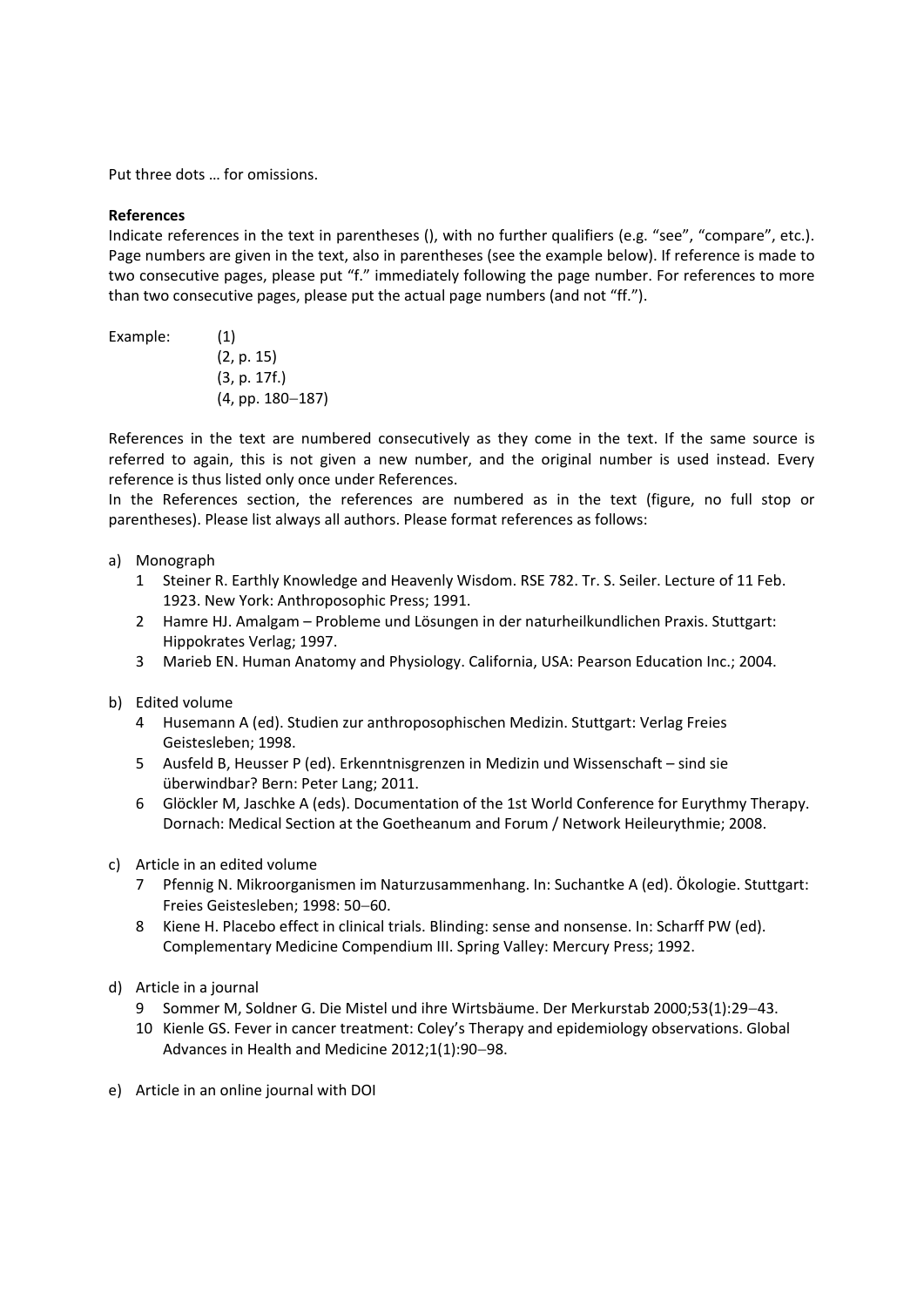- 11 Kienle GS, Grugel R, Kiene H. Safety of higher dosages of Viscum album L. in animals and humans. Systematic review of immune changes and safety parameters. BMC Complementary and Alternative Medicine 2011;11(1):72; DOI: 10.1186/1472-6882-11-72.
- 12 Linde K, Berner MM, Kriston L. St John's wort for major depression. Cochrane Database of Systematic Reviews 2008;4:Art.No.:CD000448; DOI:10.1002/14651858.CD000448.
- f) Websites (URLs)
	- 13 Available at www.echamp.be (25.01.2013).

Please limit references covered in the text to a maximum of 40. Please submit you References section as a separate file.

# **Figures and tables**

*General points*. Please include photographs, figures, diagrams and tablets only if they provide essential support to your argument or vital illustrations of the subject matter. Tablets and diagrams should not merely repeat what has been said in the text. The number of figures should not exceed 10 (irrespective if b/w or colour). Once again it should be noted that figures should illustrate and not decorate a text.

*Colour pictures* are possible if the author is prepared to share the costs. The rate is 50 Euro per colour picture.

*Submission*. Photographs, figures, diagrams and tablets are digitally processed according to *Merkurstab* rules. Please submit only originals or scanned electronically (300 dpi in colour, 600 dpi b/w greyscales, 1200 dpi b/w line bitmap) in jpg, eps, tif, od, pdf format. Minimum size for illustrations in the *Merkurstab* is one column width as a rule (72 mm). Please do not integrate figures and diagrams in the text but put them in a separate file. The figures or tablets must be numbered in sequence, with a reference to the figure or table in parentheses at the relevant point, e.g. (Fig. 1, Table 1).

*For the reproduction of photographs and figures protected by copyright the copyright owner's (publisher, author) printing permission must be obtained by the author of the article.* 

## **Notes and legends**

Notes and legends should not be more than 2 lines in length. Please submit legends also in a separate file.

## **Spelling**

Texts in German must follow the rules of current orthography, with medical terms based on Duden *Das Wörterbuch medizinischer Fachausdrücke*.

## **Abbreviations**

Medical abbreviations should only be used if of general usage (e.g. ACYH, ECG, DNA). Abbreviations only known to specialists must be resolved (in parentheses to follow the abbreviation).

## **Case records / papers on therapy**

Separate guidelines are available for the composition of case records and papers on anthroposophic therapies (see information for authors on our homepage www.merkurstab.de). It is important to follow these guidelines and so ensure a uniform structure.

## **Copyright**

In accepting the manuscript *Der Merkurstab* acquires publishing rights at home and abroad for the printed edition as well as for potential electronic edition (e.g. in *Anthromedics*, specialist portal for